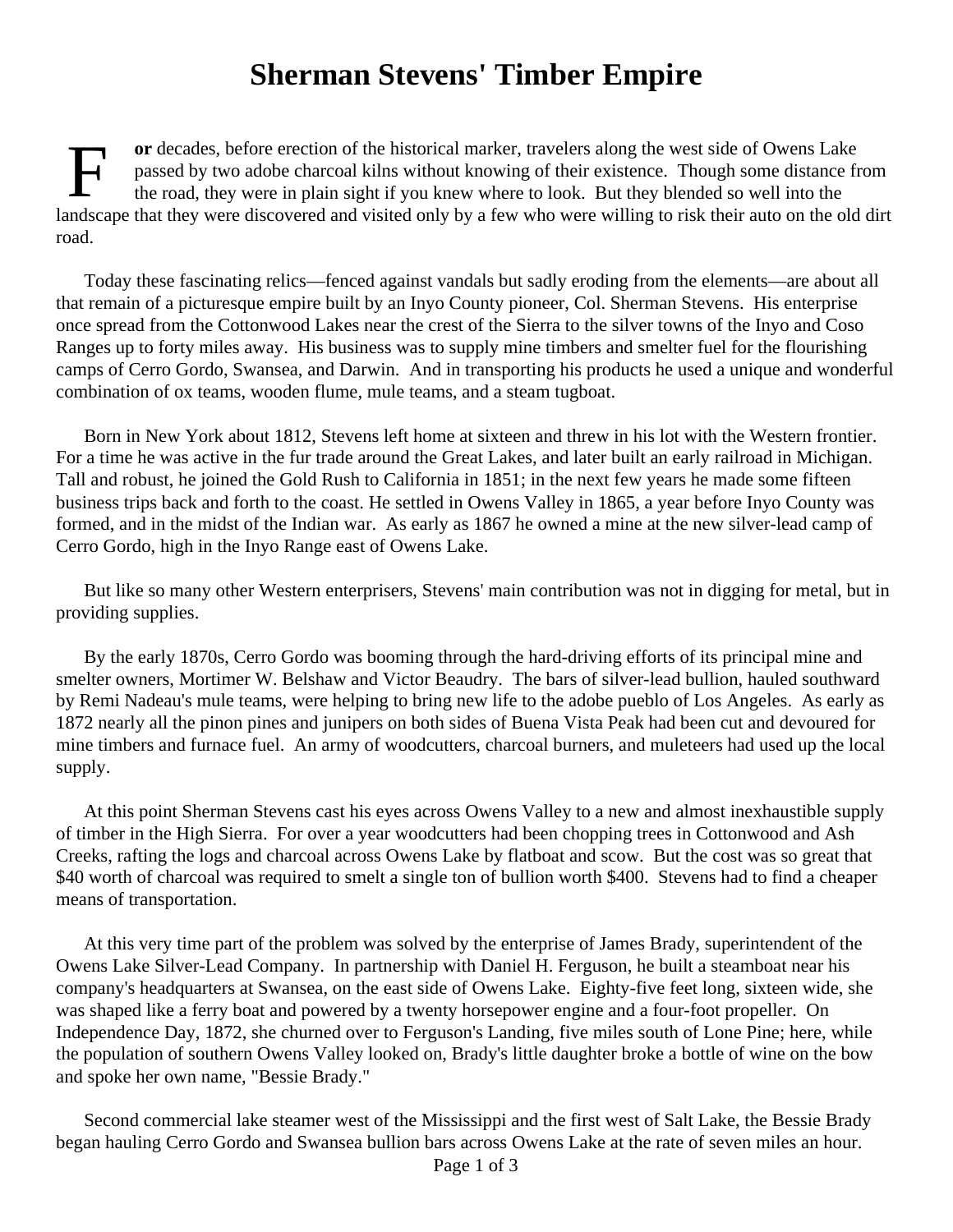Even at this speed, she saved the four days' time that mule teams had formerly required in their trip around Owens Lake and back.

Stevens could use this advantage in transporting Sierra timber, but more than a dozen steep miles still remained between the west shore of the lake and the best timber stands high in Cottonwood Canyon. This problem the ingenious Stevens solved by planning a flume to carry the logs at least as far as the bullion trail from Los Angeles. From there, the mule teams could haul them down to the wharf on the lake near the mouth of Cottonwood Creek.

Together with his two sons, Sherman V. and Augustus C., the grey bearded colonel launched his enterprise in January 1873. First he secured a \$25,000 loan from the Owens Lake Silver-Lead Company, giving them a mortgage on his blueprint sawmill and flume, and the assurance that he would always transport their fuel at 25 cents a cord less than he charged Belshaw and Beaudry. Then he built a trail up Cottonwood Creek to his sawmill site at the head of the canyon in the heart of the Sierra timber. Finished in June 1873, the mill was powered by a steam turbine and equipped with a main saw, an edger, and a cross-cut. With logs hauled to it by ox teams, it began turning out lumber for the long flume down the canyon.

By mid-September four miles had been completed; twelve-foot V-shaped sections were boxed together at the mill and sent down the water-filled flume to be attached to the end by carpenters. Temporary sidings were constructed so that the boys could ride the boxes down the flume while the canyon walls echoed to their laughter. The slide was so steep in spots that the workmen shot downward like a cannonball, spraying water in all directions



Early in November, 1873, the flume reached the Los Angeles bullion trail three miles from the lake shore. Construction was suspended while wagons began hauling cords of wood to Stevens' wharf at Cottonwood Landing. From here the Bessie Brady pulled them in barges across the lake, and the mule teams carried them up the eight-mile "Yellow Grade" to Cerro Gordo. At last those furnaces on Buena Vista's slope had an inexaustible supply of charcoal, and those black columns of smoke continued to darken the sky over the Inyo Range.

But Stevens was only half-finished with his timber empire. In 1874 silver was struck in the Coso Range and the new camp of Darwin was born. At first, mine timbers and furnace charcoal for the new town came from the western slopes of the Coso Mountains, where the pinon pines grew in profusion. From there, hundreds of woodcutters and charcoal-burners sent their products from ten to fourteen miles by burro and wagon into